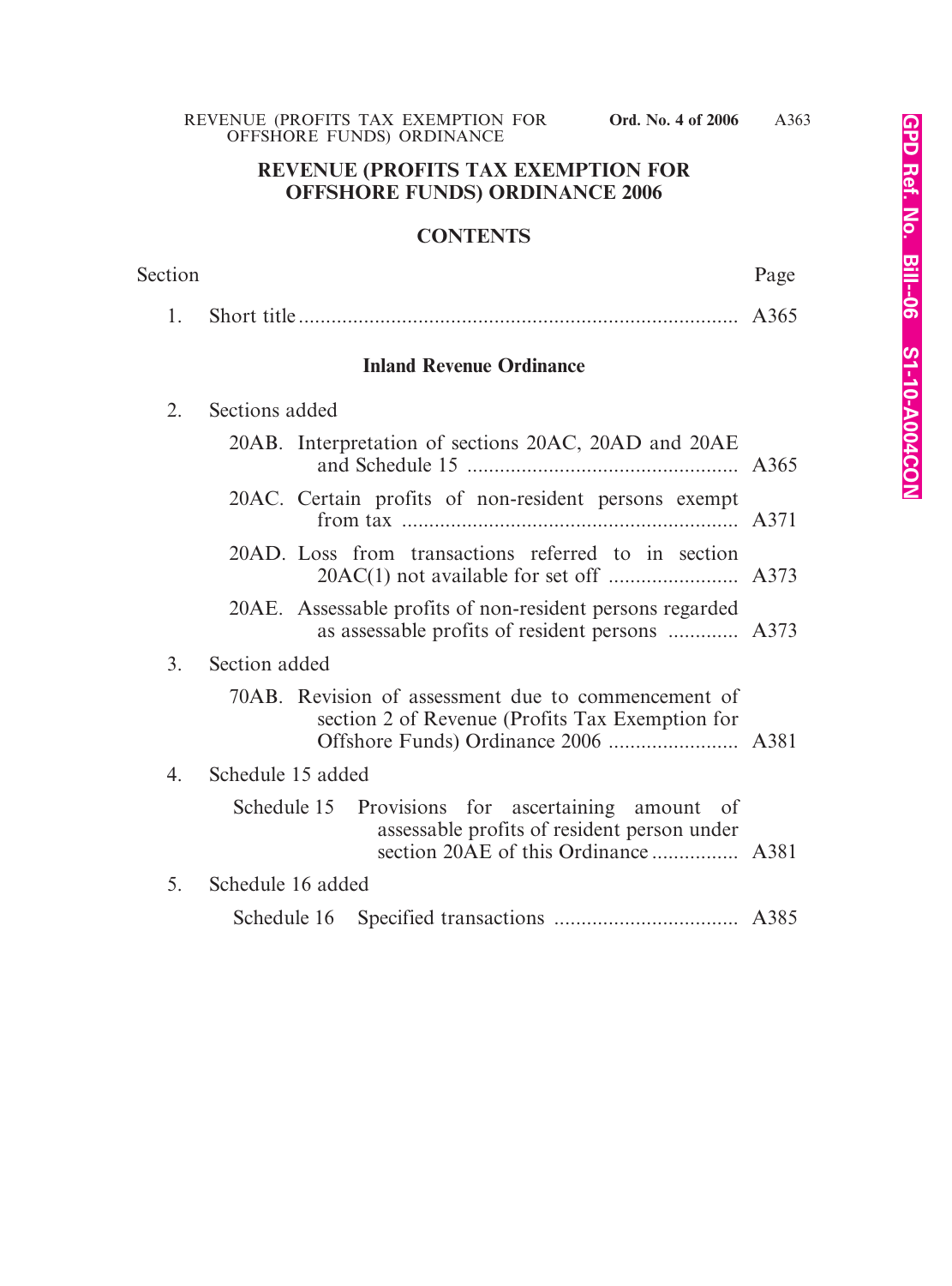# **HONG KONG SPECIAL ADMINISTRATIVE REGION**

ORDINANCE NO. 4 OF 2006



Donald TSANG Chief Executive 9 March 2006

An Ordinance to amend the Inland Revenue Ordinance to give effect to the proposal to exempt offshore funds from profits tax in the Budget introduced by the Government for the 2003–2004 financial year and to make related amendments.

[10 March 2006]

Enacted by the Legislative Council.

## **1. Short title**

This Ordinance may be cited as the Revenue (Profits Tax Exemption for Offshore Funds) Ordinance 2006.

# **Inland Revenue Ordinance**

## **2. Sections added**

The Inland Revenue Ordinance (Cap. 112) is amended by adding—

## "**20AB. Interpretation of sections 20AC, 20AD and 20AE and Schedule 15**

(1) This section applies to the interpretation of sections 20AC, 20AD and 20AE and Schedule 15.

(2) In relation to any year of assessment, a person is to be regarded as a resident person if—

- (*a*) where the person is a natural person who is not a trustee of a trust estate, the person—
	- (i) ordinarily resides in Hong Kong in that year of assessment; or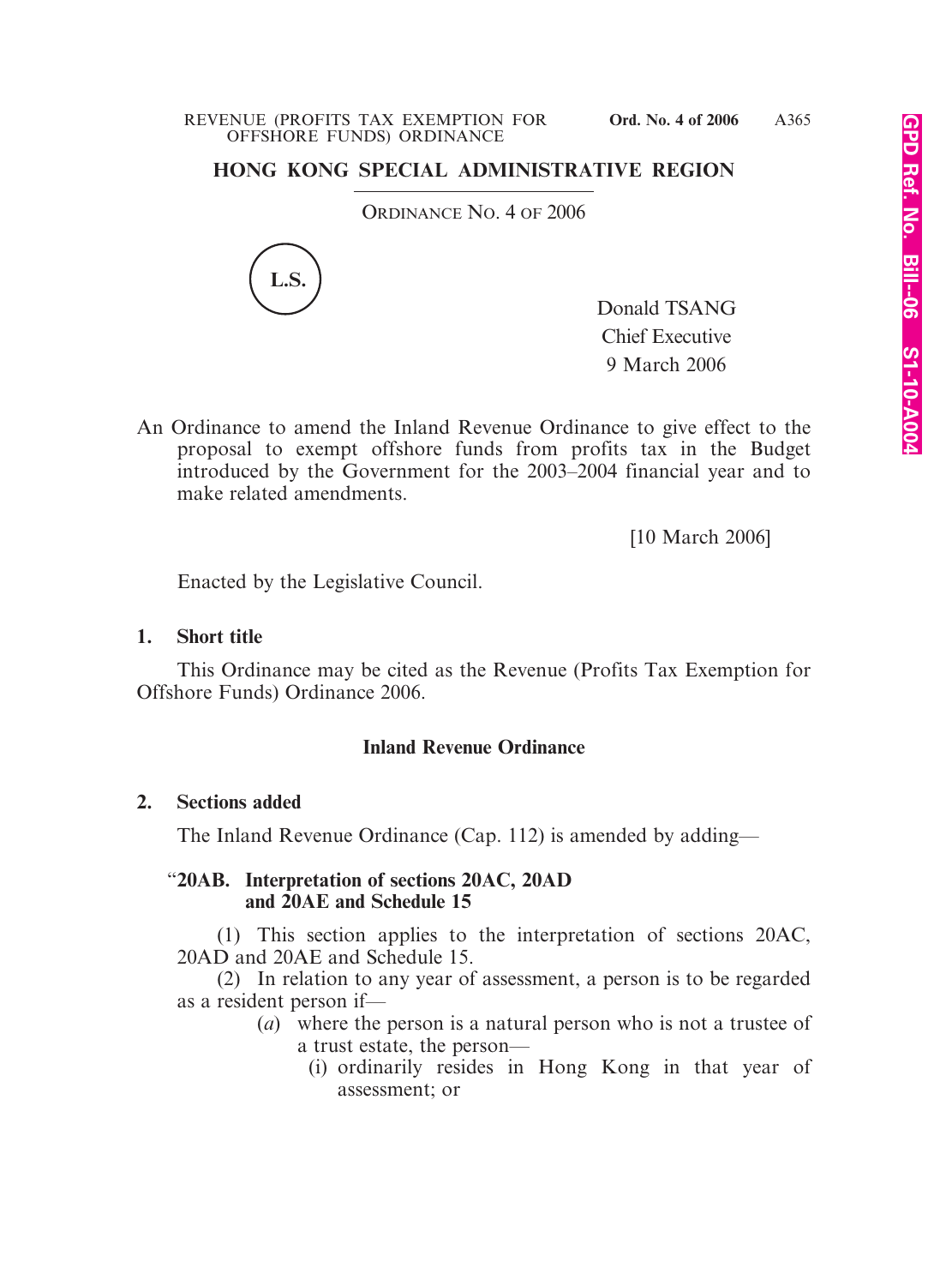- (ii) stays in Hong Kong for a period or a number of periods amounting to more than 180 days during that year of assessment or for a period or a number of periods amounting to more than 300 days in 2 consecutive years of assessment one of which is that year of assessment;
- (*b*) where the person is a corporation that is not a trustee of a trust estate, the central management and control of the corporation is exercised in Hong Kong in that year of assessment;
- (*c*) where the person is a partnership that is not a trustee of a trust estate, the central management and control of the partnership is exercised in Hong Kong in that year of assessment; or
- (*d*) where the person is a trustee of a trust estate, the central management and control of the trust estate is exercised in Hong Kong in that year of assessment.

(3) In relation to any year of assessment, a person is a non-resident person if he is not a resident person in relation to that year of assessment.

(4) A person is to be regarded as having a direct beneficial interest in another person if—

- (*a*) where the other person is a corporation that is not a trustee of a trust estate, the person holds any of the issued share capital (however described) of the corporation;
- (*b*) where the other person is a partnership that is not a trustee of a trust estate, the person, as a partner in the partnership, is entitled to any of the profits of the partnership; or
- (*c*) where the other person is a trustee of a trust estate, the person—
	- (i) benefits under the trust estate; or
	- (ii) not being a trustee of the trust estate or, where the trustee is a corporation, a director of the trustee, is able or might reasonably be expected to be able to control the activities of the trust estate or the application of its corpus or income,

otherwise than through another person.

(5) A person ("the first person") is to be regarded as having an indirect beneficial interest in another person ("the second person") if—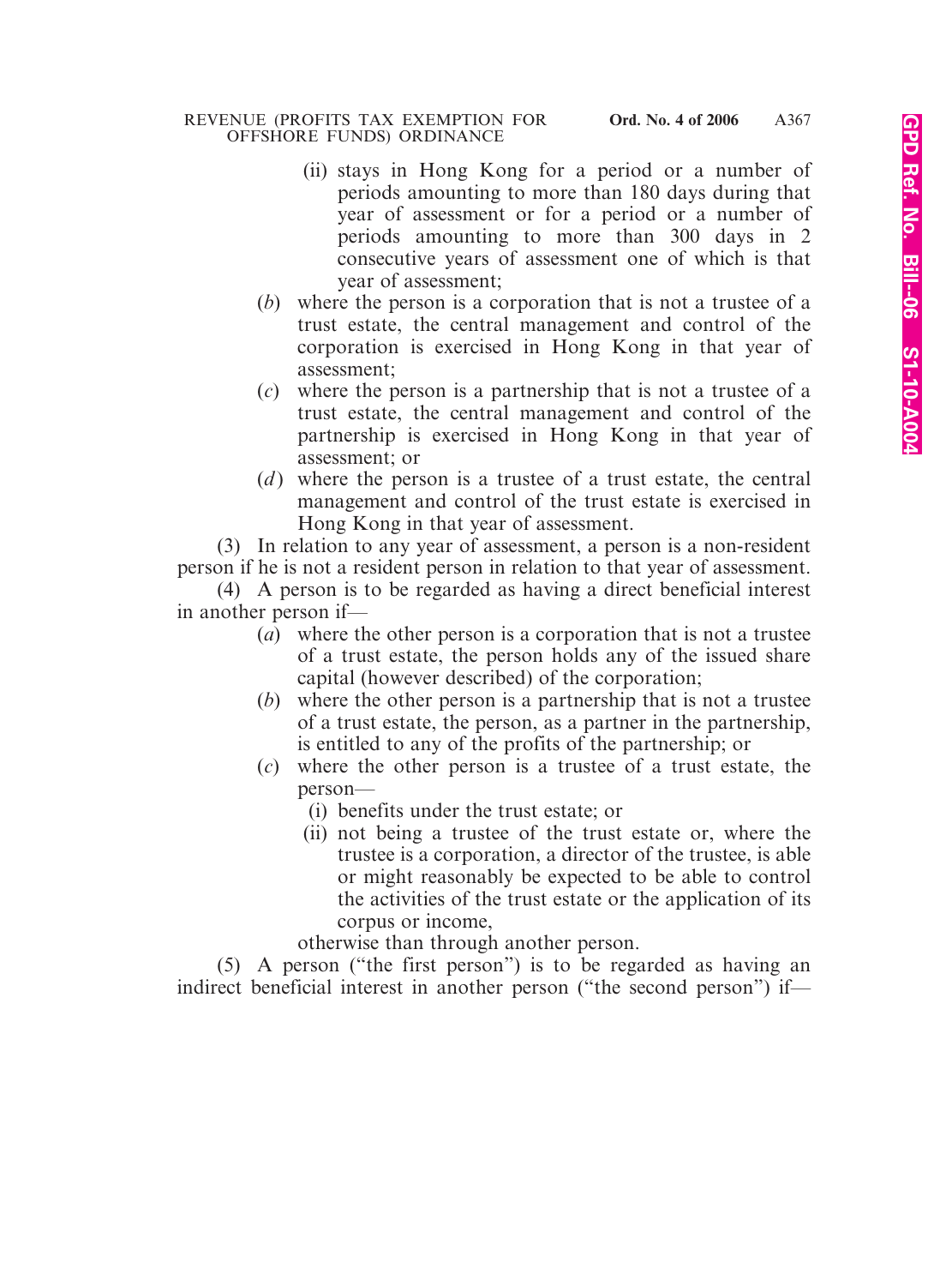- (*a*) where the second person is a corporation that is not a trustee of a trust estate, the first person is interested in any of the issued share capital (however described) of the corporation;
- (*b*) where the second person is a partnership that is not a trustee of a trust estate, the first person is entitled to any of the profits of the partnership; or
- (*c*) where the second person is a trustee of a trust estate, the first person—
	- (i) benefits under the trust estate; or
	- (ii) not being a trustee of the trust estate or, where the trustee is a corporation, a director of the trustee, is able or might reasonably be expected to be able to control the activities of the trust estate or the application of its corpus or income,

through another person ("interposed person") or through a series of 2 or more interposed persons who is or are related to the first person and the second person in the manner described in subsections (6) and (7).

- (6) Where there is one interposed person—
	- (*a*) the first person has a direct beneficial interest in the interposed person; and
	- (*b*) the interposed person has a direct beneficial interest in the second person.
- (7) Where there is a series of 2 or more interposed persons—
	- (*a*) the first person has a direct beneficial interest in the first interposed person in the series;
	- (*b*) each interposed person (other than the last interposed person) in the series has a direct beneficial interest in the next interposed person in the series; and
	- (*c*) the last interposed person in the series has a direct beneficial interest in the second person.

(8) A reference to an entitlement to the profits of a partnership is, in the case where the partners in a partnership are not entitled to its profits but are only entitled to a distribution of its assets upon its dissolution, to be construed as a reference to an entitlement to a distribution of the assets of the partnership upon its dissolution.

(9) A reference to the issued share capital of a corporation does not include a reference to the shares comprised in the issued share capital that do not entitle their holders to receive dividends, whether in cash or in kind, and a distribution of the corporation's assets upon its dissolution other than a return of capital.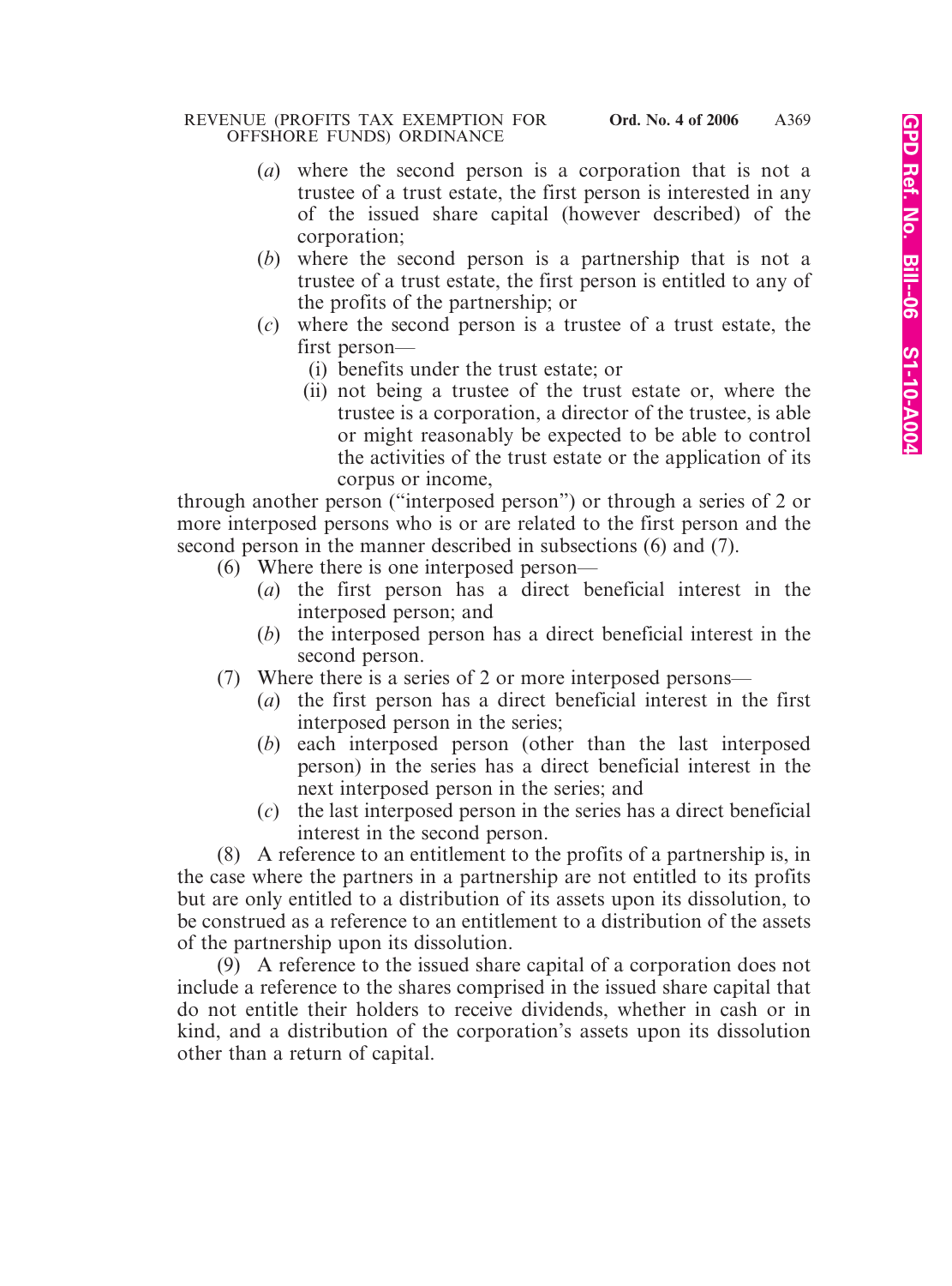### **20AC. Certain profits of non-resident persons exempt from tax**

(1) Subject to subsections (3) and (4), a non-resident person is exempt from tax chargeable under this Part in respect of his assessable profits, for any year of assessment commencing on or after 1 April 1996, from—

- (*a*) transactions falling within subsection (2); and
- (*b*) transactions incidental to the carrying out of the transactions referred to in paragraph (*a*).
- (2) A transaction falls within this subsection if it—
	- (*a*) is a transaction specified in Schedule 16; and
	- (*b*) has been carried out through or arranged by a specified person.

(3) Subsection (1) does not apply to a non-resident person in a year of assessment if, at any time in that year of assessment, the person carries on any trade, profession or business in Hong Kong involving any transaction other than a transaction referred to in that subsection.

(4) Subsection (1)(*b*) does not apply to a non-resident person in a year of assessment if, in that year of assessment, his trading receipts from the incidental transactions referred to in that subsection exceed 5% of the total trading receipts from the transactions referred to in subsection  $(1)(a)$ and (*b*).

(5) The Commissioner may by notice published in the Gazette amend Schedule 16.

- (6) In subsection (2), a "specified person" (指明人士) means—
	- (*a*) in relation to a transaction carried out before 1 April 2003—
		- (i) a bank within the meaning of section  $2(1)$  of the Banking Ordinance (Cap. 155);
		- (ii) a person registered as a dealer or commodity trading adviser under Part IV of the Commodities Trading Ordinance (Cap. 250) repealed under section 406 of the Securities and Futures Ordinance (Cap. 571);
		- (iii) a person registered as a dealer or an investment adviser under Part VI, or as a securities margin financier under Part XA, of the Securities Ordinance (Cap. 333) repealed under section 406 of the Securities and Futures Ordinance (Cap. 571); or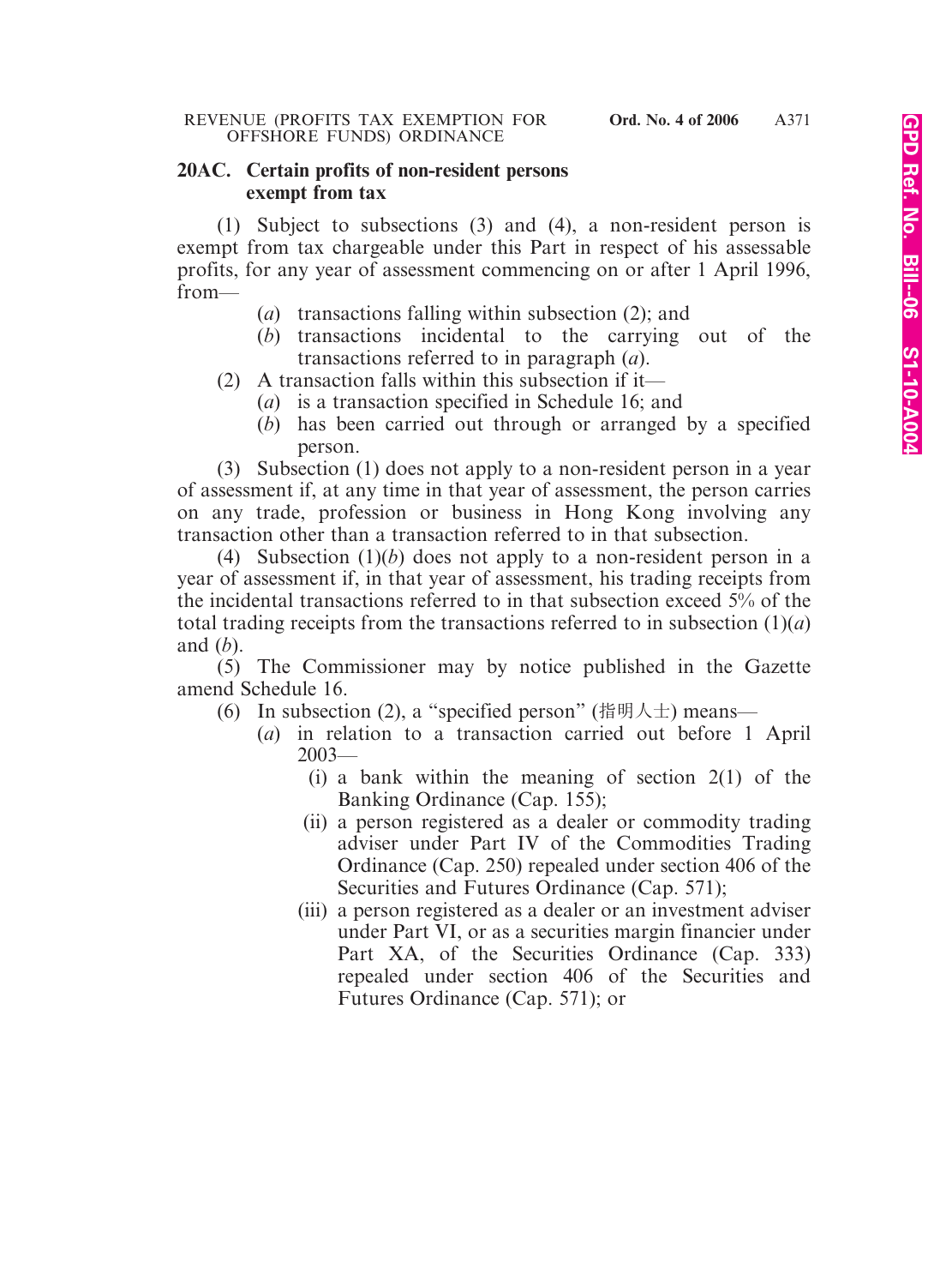- (iv) a person licensed as a leveraged foreign exchange trader under Part IV of the Leveraged Foreign Exchange Trading Ordinance (Cap. 451) repealed under section 406 of the Securities and Futures Ordinance (Cap. 571); or
- (*b*) in relation to a transaction carried out on or after 1 April 2003, a corporation licensed under Part V of the Securities and Futures Ordinance (Cap. 571) to carry on, or an authorized financial institution registered under that Part for carrying on, a business in any regulated activity within the meaning of Part 1 of Schedule 5 to that Ordinance.

## **20AD. Loss from transactions referred to in section 20AC(1) not available for set off**

Notwithstanding anything in this Part, any loss sustained by a nonresident person from a transaction referred to in section 20AC(1) in a year of assessment in which he has not at any time carried on any trade, profession or business in Hong Kong involving any transaction other than a transaction referred to in that section is not available for set off against any of his assessable profits for any subsequent year of assessment.

### **20AE. Assessable profits of non-resident persons regarded as assessable profits of resident persons**

(1) Where, in the year of assessment following the year of assessment in which the Revenue (Profits Tax Exemption for Offshore Funds) Ordinance 2006 (4 of 2006) commences or in any subsequent year of assessment—

- (*a*) a resident person has, during any period of time, a beneficial interest, whether direct or indirect or both, in a non-resident person to the extent set out in subsection (2); and
- (*b*) the non-resident person is exempt from tax under section 20AC,

the assessable profits of the non-resident person for that period of time that would have been chargeable to tax under this Part but for that section are to be regarded as the assessable profits arising in or derived from Hong Kong of the resident person for that year of assessment from a trade, profession or business carried on by the resident person in Hong Kong.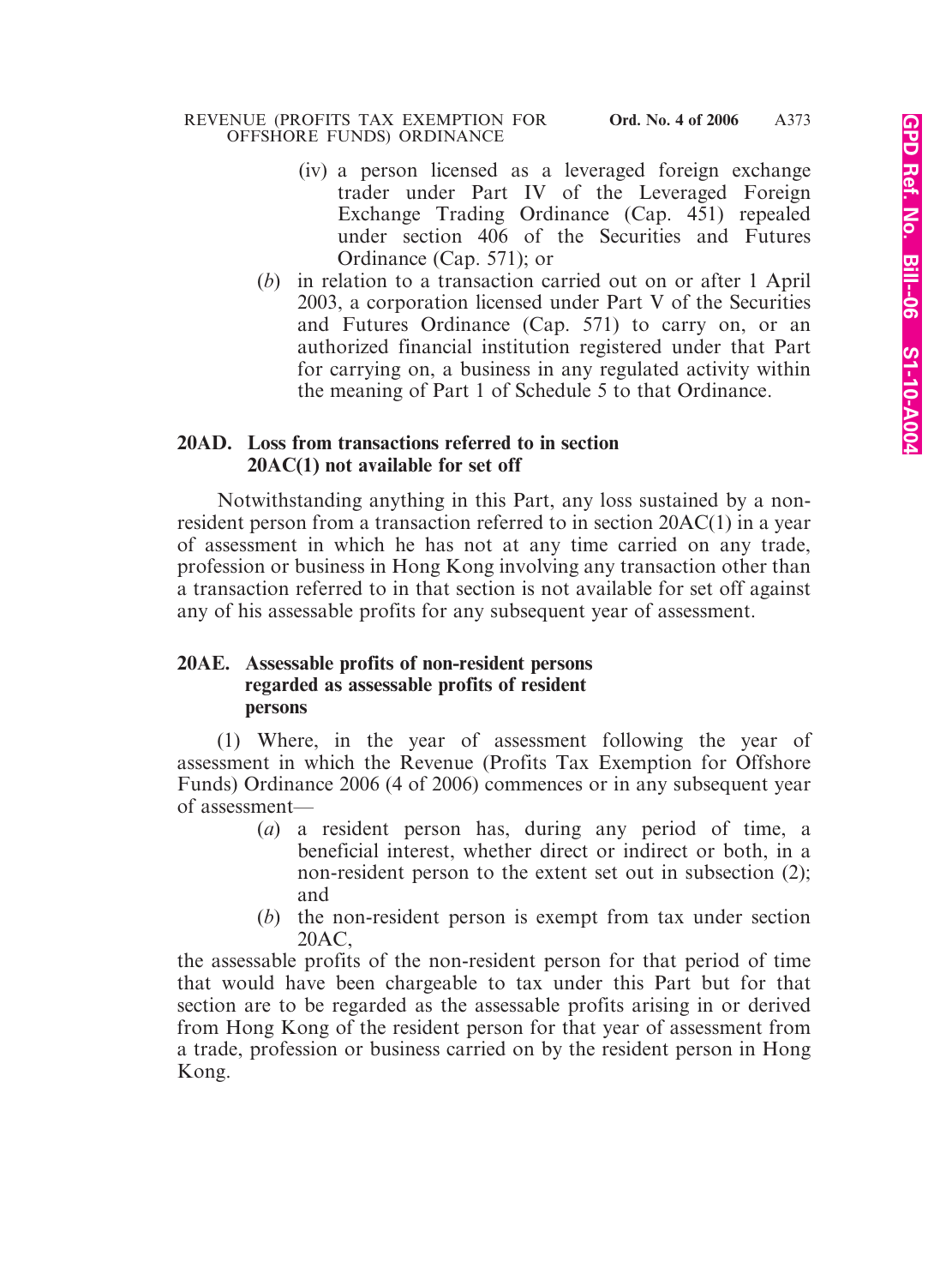(2) The extent of a resident person's beneficial interest in a nonresident person referred to in subsection (1) is that the resident person, either alone or jointly with any of his associates (whether a resident person or not)—

- (*a*) where the non-resident person is a corporation that is not a trustee of a trust estate, holds or is interested in not less than 30% of the issued share capital (however described) of the corporation;
- (*b*) where the non-resident person is a partnership that is not a trustee of a trust estate, is entitled to not less than 30% of the profits of the partnership; or
- (*c*) where the non-resident person is a trustee of a trust estate, is interested in not less than 30% in value of the trust estate.

(3) Where, in the year of assessment following the year of assessment in which the Revenue (Profits Tax Exemption for Offshore Funds) Ordinance 2006 (4 of 2006) commences or in any subsequent year of assessment—

- (*a*) a resident person has, during any period of time, a beneficial interest, whether direct or indirect or both, in a non-resident person who is exempt from tax under section 20AC; and
- (*b*) the non-resident person is an associate of the resident person,

the assessable profits of the non-resident person for that period of time that would have been chargeable to tax under this Part but for that section are to be regarded as the assessable profits arising in or derived from Hong Kong of the resident person for that year of assessment from a trade, profession or business carried on by the resident person in Hong Kong.

(4) Subsections (1) and (3) apply in relation to a resident person irrespective of whether the person has received, or will receive, directly or indirectly, from the non-resident person concerned any money or other property representing the profits of the non-resident person for the relevant year of assessment.

(5) A resident person who has a direct or indirect beneficial interest in a trustee of a trust estate by reason of the fact that he is able or might reasonably be expected to be able to control the activities of the trust estate or the application of its corpus or income is, for the purposes of this section, to be regarded as being interested in 100% in value of the trust estate.

(6) The extent of a resident person's beneficial interest in a nonresident person is to be determined in accordance with the provisions in Part 2 of Schedule 15.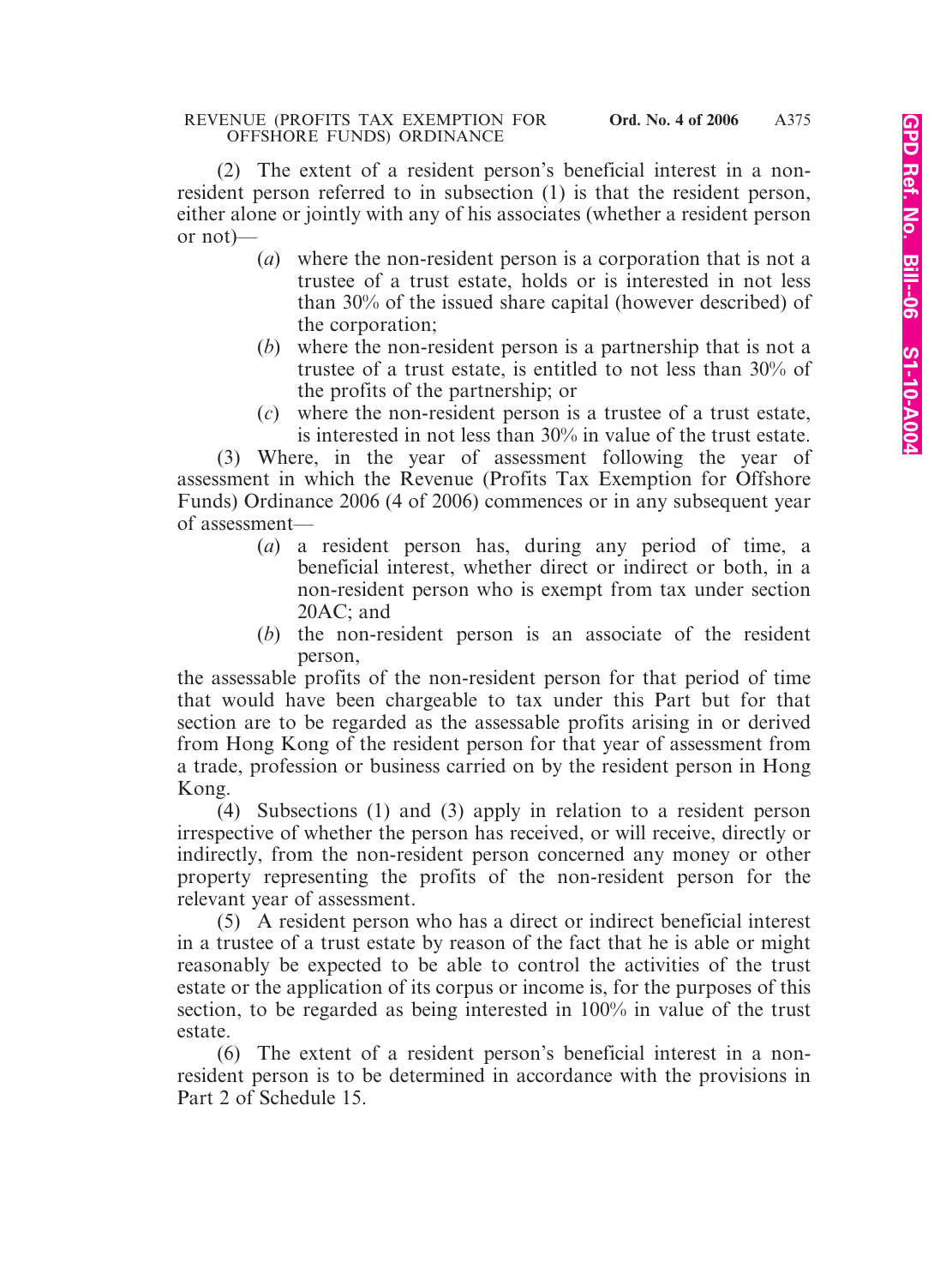(7) The amount regarded as the assessable profits of a resident person for a year of assessment under subsection (1) or (3) is to be ascertained in accordance with the provisions in Schedule 15.

(8) Subsection (1) or (3) does not apply in relation to a resident person who has a direct or indirect beneficial interest in a non-resident person if the Commissioner is satisfied that beneficial interests in the nonresident person are bona fide widely held.

(9) Where a resident person is liable to tax under subsection (1) or (3) in respect of the profits of a non-resident person by reason of his having an indirect beneficial interest in the non-resident person through an interposed person or through a series of 2 or more interposed persons, if the interposed person or any of the interposed persons is a resident person who is also liable to tax under that subsection in respect of the same profits, the first-mentioned resident person is discharged from his liability to tax under that subsection in respect of those profits.

(10) In this section—

"associate" (相聯者), in relation to a person, means—

- (*a*) where the person is a natural person—
	- (i) a relative of the person;
	- (ii) a partner of the person and any relative of that partner;
	- (iii) a partnership in which the person is a partner;
	- (iv) any corporation controlled by the person, by a partner of the person or by a partnership in which the person is a partner;
	- (v) any director or principal officer of a corporation referred to in subparagraph (iv);
- (*b*) where the person is a corporation—
	- (i) any associated corporation;
	- (ii) any person who controls the corporation and any partner of such person, and, where either such person is a natural person, any relative of such person;
	- (iii) any director or principal officer of the corporation or of any associated corporation and any relative of any such director or officer;
	- (iv) any partner of the corporation and, where such partner is a natural person, any relative of such partner;
- (*c*) where the person is a partnership—
	- (i) any partner of the partnership and where such partner is a partnership any partner of that partnership, any partner with the partnership in any other partnership and where such partner is a partnership any partner of that partnership and where any partner of, or with, or in any of the partnerships mentioned in this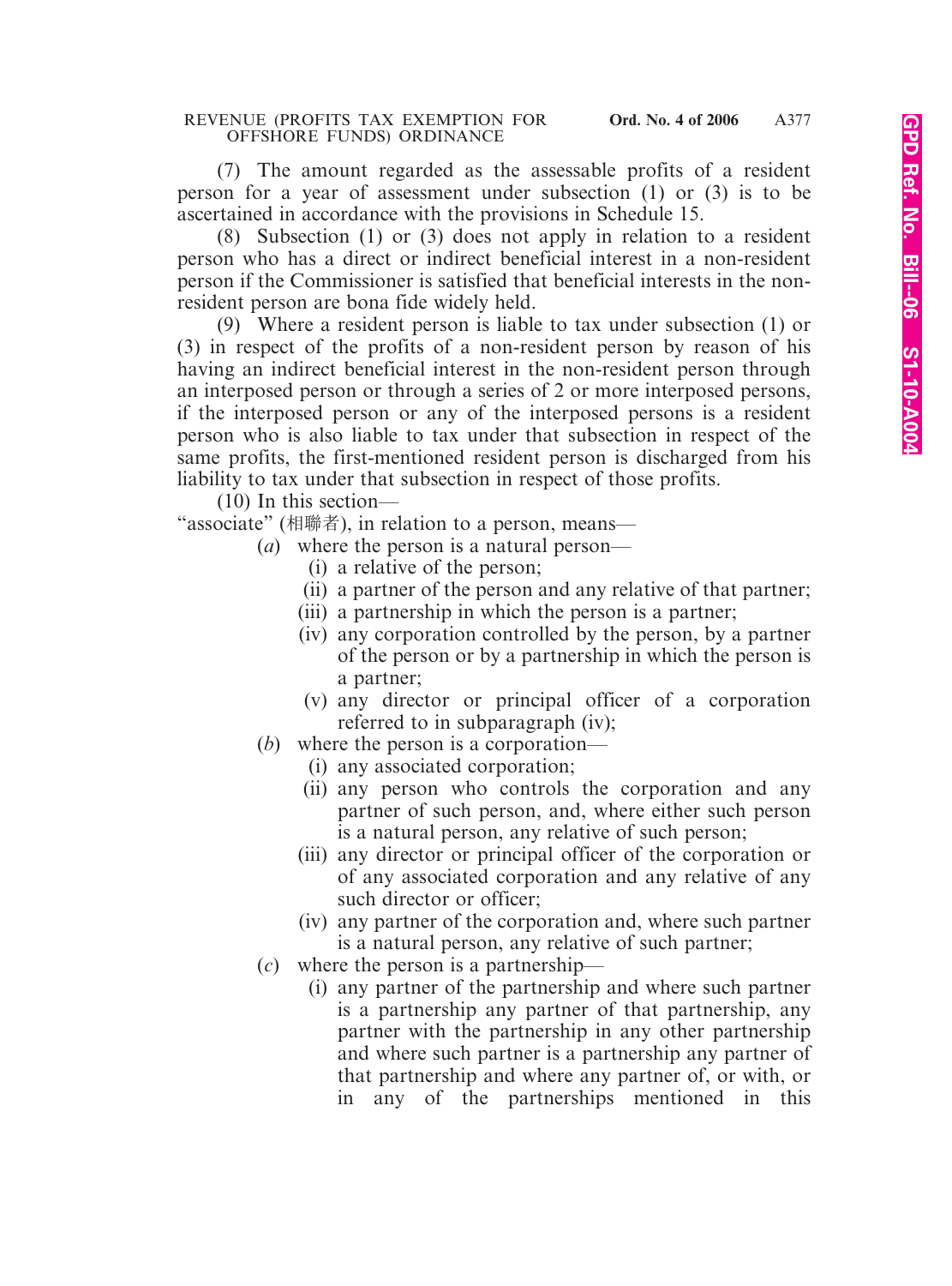subparagraph is a natural person, any relative of such partner;

- (ii) any corporation controlled by the partnership or by any partner of the partnership or, where such a partner is a natural person, any relative of such partner;
- (iii) any corporation of which any partner of the partnership is a director or principal officer;
- (iv) any director or principal officer of a corporation referred to in subparagraph (ii);

"associated corporation" (相聯法團), in relation to a person, means—

- (*a*) a corporation over which the person has control;
- (*b*) a corporation which has control over such a person, being a corporation; or
- (*c*) a corporation which is under the control of the same person, being a corporation;

"control" (控制), in relation to a corporation, means the power of a person to secure—

- (*a*) by means of the holding of shares or the possession of voting power in or in relation to that or any other corporation; or
- (*b*) by virtue of any powers conferred by the articles of association or other document regulating that or any other corporation,

that the affairs of the first-mentioned corporation are conducted in accordance with the wishes of that person;

"principal officer" (主要職員), in relation to a corporation, means—

- (*a*) a person employed by the corporation who, either alone or jointly with one or more other persons, is responsible under the immediate authority of the directors for the conduct of the business of the corporation; or
- (*b*) a person so employed who, under the immediate authority of a director of the corporation or a person to whom paragraph (*a*) applies, exercises managerial functions in respect of the corporation;
- "relative" (親屬), in relation to a person, means the spouse, parent, child, brother or sister of the person, and, in deducing such a relationship, an adopted child is to be regarded as a child both of the natural parents and the adopting parent and a step child as the child of both the natural parents and of any step parent.".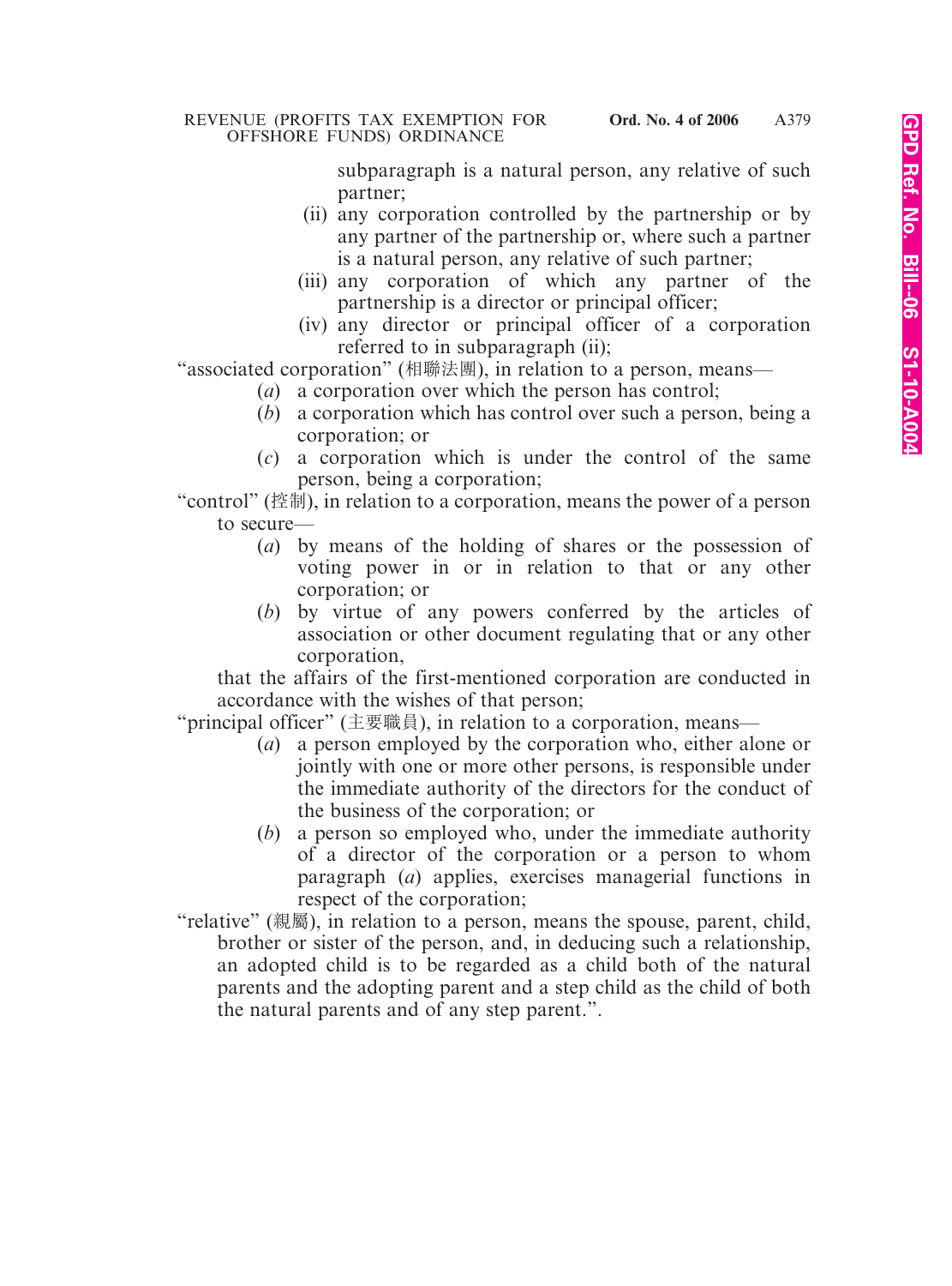#### **3. Section added**

The following is added—

## "**70AB. Revision of assessment due to commencement of section 2 of Revenue (Profits Tax Exemption for Offshore Funds) Ordinance 2006**

(1) Notwithstanding any other provisions of this Ordinance, if, upon application by a person in respect of a year of assessment ("the relevant year") that expires before the date of commencement of section 2 of the Revenue (Profits Tax Exemption for Offshore Funds) Ordinance 2006 (4 of 2006) made within 12 months after that date, or within 6 years after the end of the relevant year, whichever is the later, it is established to the satisfaction of an assessor that the tax charged for the relevant year exceeds the amount that the person would have had to pay had that section been in force, the assessor shall revise the assessment for the relevant year.

(2) Where an assessor refuses to revise an assessment in accordance with an application made under this section, he shall give notice of the refusal in writing to the person who made the application and the person thereupon has the same rights of objection and appeal under this Part as if the notice of refusal were a notice of assessment.".

#### **4. Schedule 15 added**

The following is added—

"SCHEDULE 15 [ss. 20AB & 20AE]

#### PROVISIONS FOR ASCERTAINING AMOUNT OF ASSESSABLE PROFITS OF RESIDENT PERSON UNDER SECTION 20AE OF THIS ORDINANCE

#### PART 1

1. The amount regarded as the assessable profits of a resident person for a year of assessment is the total sum arrived at by adding up the assessable profits of the non-resident person that would have been chargeable to tax under Part IV of this Ordinance but for section 20AC of this Ordinance ("exempt profits") for each day in the period in that year of assessment during which the resident person has a direct or indirect beneficial interest in the non-resident person.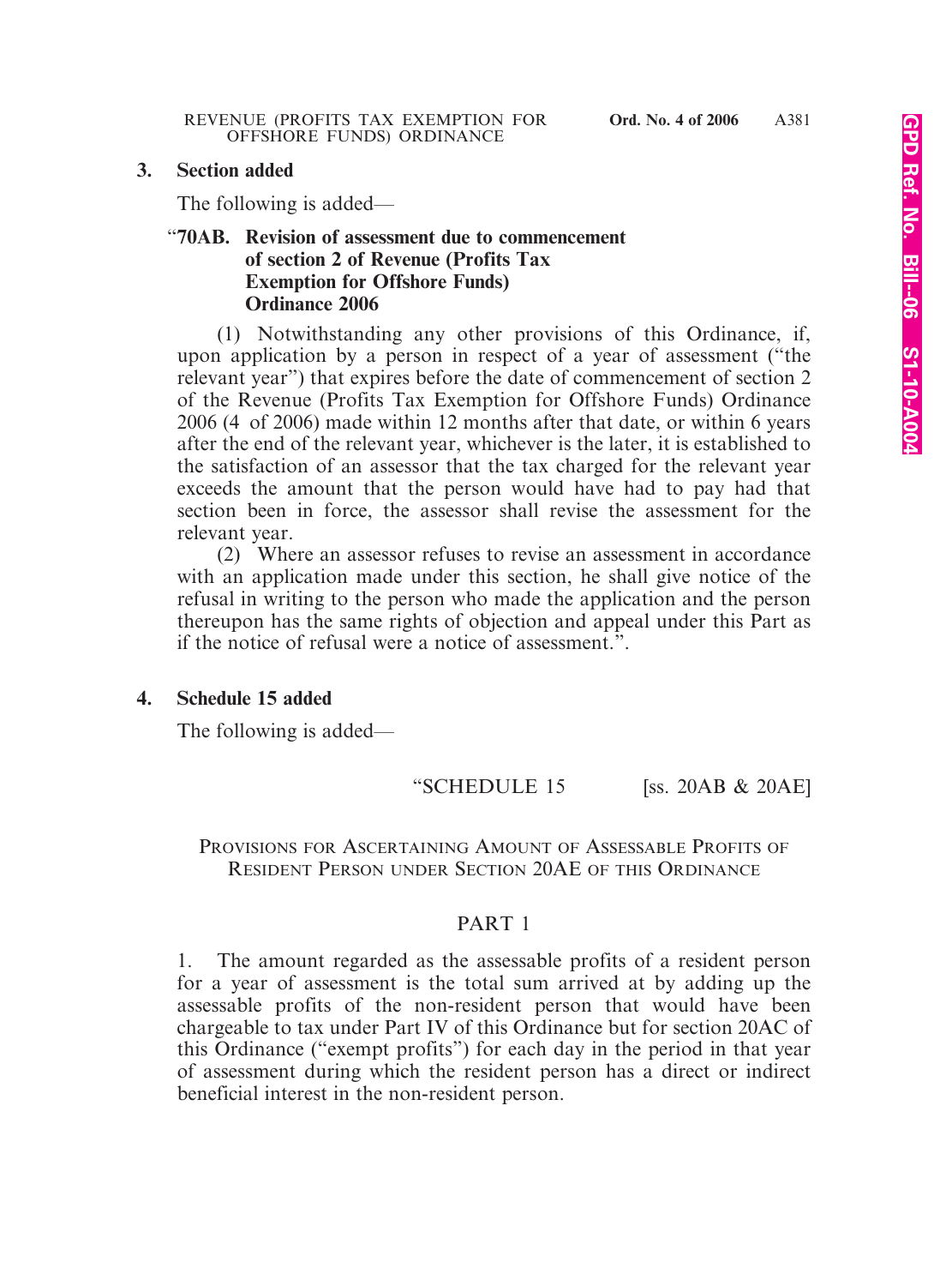2. For the purposes of section 1, the exempt profits of a non-resident person for a particular day in a year of assessment are to be ascertained in accordance with the following formula—

$$
A = \frac{B \times C}{D}
$$

- where: A means the exempt profits of the non-resident person for a particular day in a year of assessment;
	- B means the extent of the resident person's beneficial interest in the non-resident person on the particular day, expressed as a percentage determined in accordance with Part 2;
	- C means the exempt profits of the non-resident person for the accounting period of the non-resident person in which the particular day falls;
	- D means the total number of days in the accounting period of the non-resident person in which the particular day falls.

# PART 2

1. Where a resident person has a direct beneficial interest in a nonresident person, the extent of the beneficial interest of the resident person in the non-resident person is—

- (*a*) where the non-resident person is a corporation that is not a trustee of a trust estate, the percentage of the issued share capital (however described) of the corporation held by the resident person;
- (*b*) where the non-resident person is a partnership that is not a trustee of a trust estate, the percentage of the profits of the partnership to which the resident person is entitled; or
- (*c*) where the non-resident person is a trustee of a trust estate, the percentage in value of the trust estate in which the resident person is interested.

2. Where a resident person has an indirect beneficial interest in a nonresident person, the extent of the beneficial interest of the resident person in the non-resident person is—

(*a*) where there is one interposed person, the percentage arrived at by multiplying the percentage representing the extent of the beneficial interest of the resident person in the interposed person by the percentage representing the extent of the beneficial interest of the interposed person in the non-resident person; or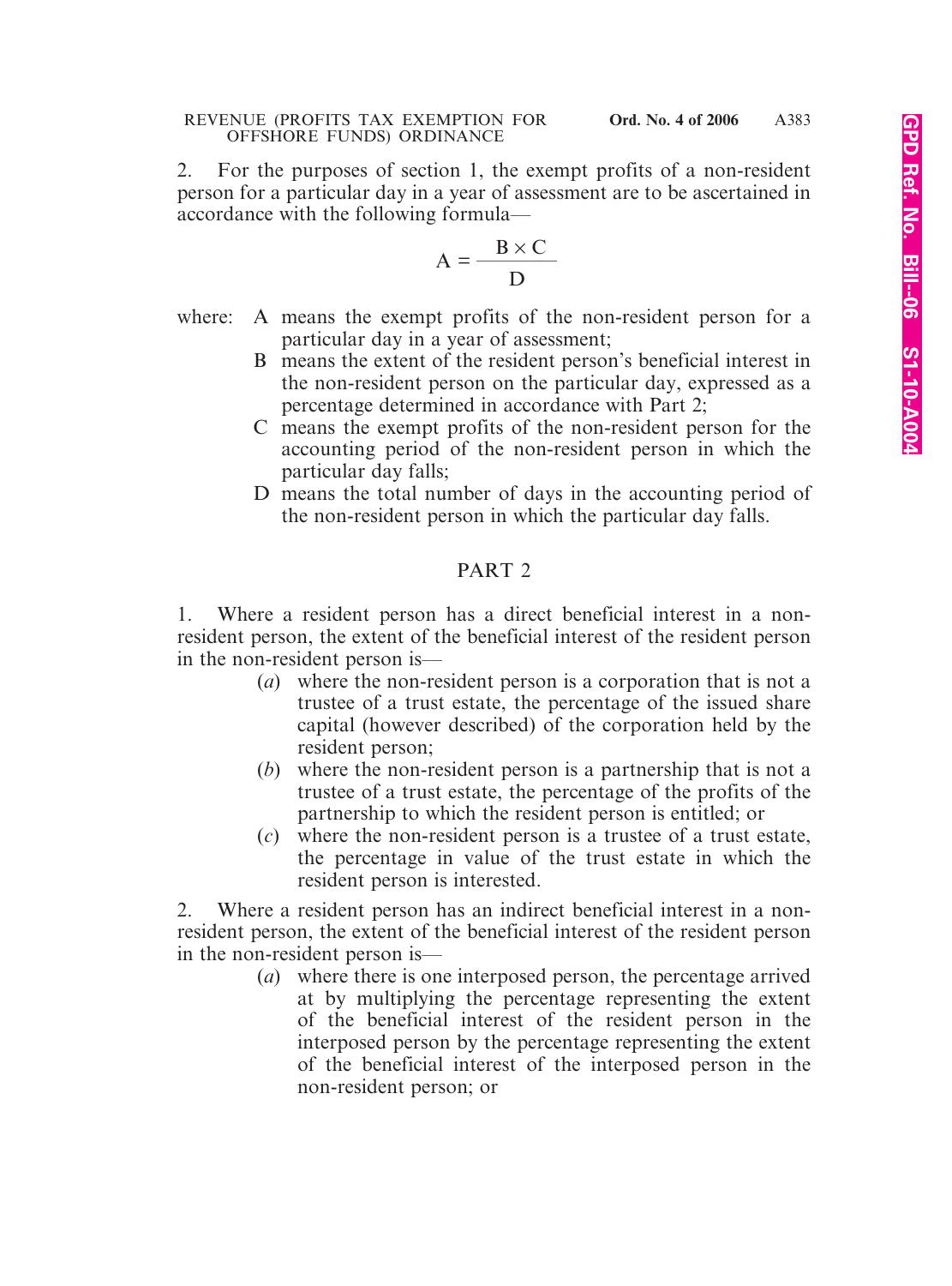- (*b*) where there is a series of 2 or more interposed persons, the percentage arrived at by multiplying the percentage representing the extent of the beneficial interest of the resident person in the first interposed person in the series  $by-$ 
	- (i) the percentage representing the extent of the beneficial interest of each interposed person (other than the last interposed person) in the series in the next interposed person in the series; and
	- (ii) the percentage representing the extent of the beneficial interest of the last interposed person in the series in the non-resident person.
- 3. For the purposes of section 2—
	- (*a*) section 1 applies in determining the extent of the beneficial interest of a resident person in an interposed person as if references to a non-resident person in that section were references to an interposed person;
	- (*b*) section 1 applies in determining the extent of the beneficial interest of an interposed person in a non-resident person as if references to a resident person in that section were references to an interposed person;
	- (*c*) section 1 applies in determining the extent of the beneficial interest of an interposed person (first-mentioned interposed person) in another interposed person (second-mentioned interposed person) as if—
		- (i) references to a resident person in that section were references to the first-mentioned interposed person; and
		- (ii) references to a non-resident person in that section were references to the second-mentioned interposed person.".

# **5. Schedule 16 added**

The following is added—

## "SCHEDULE  $16$  [s. 20AC]

## SPECIFIED TRANSACTIONS

- 1. a transaction in securities.
- 2. a transaction in futures contracts.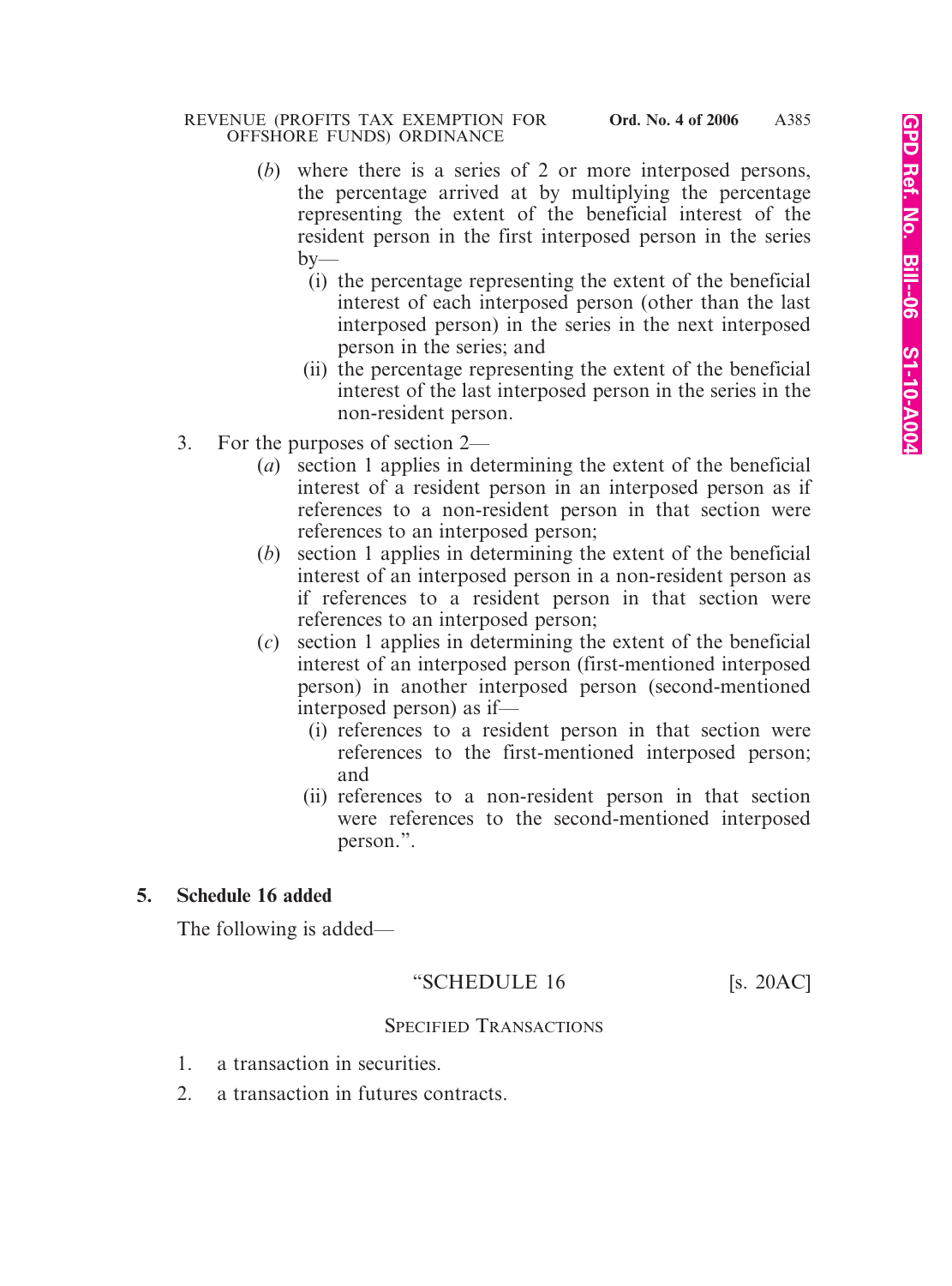- 3. a transaction in foreign exchange contracts.
- 4. a transaction consisting in the making of a deposit other than by way of a money-lending business.
- 5. a transaction in foreign currencies.
- 6. a transaction in exchange-traded commodities.

In this Schedule—

"collective investment scheme" (集體投資計劃) means arrangements in respect of any property—

- (*a*) under which the participating persons do not have day-today control over the management of the property, whether or not they have the right to be consulted or to give directions in respect of the management;
- (*b*) under which—
	- (i) the property is managed as a whole by or on behalf of the person operating the arrangements;
	- (ii) the contributions of the participating persons and the profits or income from which payments are made to them are pooled; or
	- (iii) the property is managed as a whole by or on behalf of the person operating the arrangements, and the contributions of the participating persons and the profits or income from which payments are made to them are pooled; and
- (*c*) the purpose or effect, or pretended purpose or effect, of which is to enable the participating persons, whether by acquiring any right, interest, title or benefit in the property or any part of the property or otherwise, to participate in or receive—
	- (i) profits, income or other returns represented to arise or to be likely to arise from the acquisition, holding, management or disposal of the property or any part of the property, or sums represented to be paid or to be likely to be paid out of any such profits, income or other returns; or
	- (ii) a payment or other returns arising from the acquisition, holding or disposal of, the exercise of any right in, the redemption of, or the expiry of, any right, interest, title or benefit in the property or any part of the property;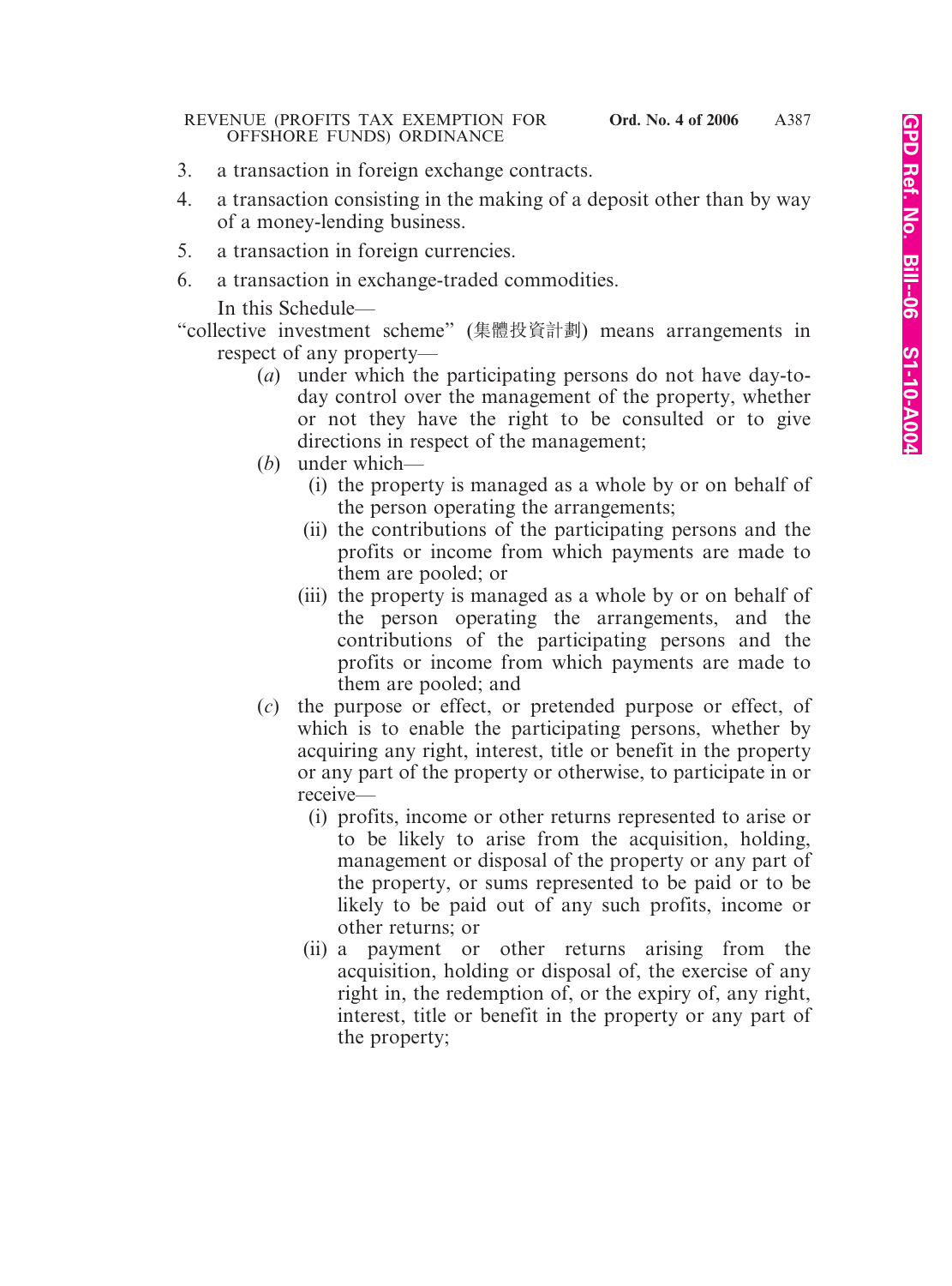- "contract for differences" (差價合約) means an agreement the purpose or effect of which is to obtain a profit or avoid a loss by reference to fluctuations in the value or price of property of any description or in an index or other factor designated for that purpose in the agreement;
- "debenture" (債權證) includes debenture stocks, bonds, and other securities of a corporation, whether constituting a charge on the assets of the corporation or not;
- "deposit" (存款) means a loan of money—
	- (*a*) at interest; or
	- (*b*) repayable at a premium or repayable with any consideration in money or money's worth;
- "exchange-traded commodity" (在交易所買賣的商品) means gold or silver traded on a commodity exchange in Hong Kong to which the Commodity Exchanges (Prohibition) Ordinance (Cap. 82) does not apply by virtue of section  $3(d)$  of that Ordinance;
- "foreign exchange contract" (外匯交易合約) means a contract other than a futures contract and an options contract, whereby the parties to the contract agree to exchange different currencies at a future time;
- "futures contract" (期貨合約) means—
	- (*a*) a contract or an option on a contract that is listed or traded on the Hong Kong Futures Exchange Limited; or
	- (*b*) any other contract for differences—
		- (i) that is listed on a specified stock exchange, or traded on a specified futures exchange, within the meaning of section 1 of Part 1 of Schedule 1 to the Securities and Futures Ordinance (Cap. 571);
		- (ii) that an authorized institution within the meaning of the Banking Ordinance (Cap. 155) may enter into under that Ordinance; or
		- (iii) the transaction in respect of which is regulated by or under, or is carried out in compliance with, the Securities and Futures Ordinance (Cap. 571);

"options contract" (期權合約) means a contract that gives the holder of the contract the option or right, exercisable at or before a time specified in the contract to—

- (*a*) buy or sell—
	- (i) at an agreed consideration an agreed quantity of a specified futures contract, share or other property; or
	- (ii) an agreed value of a specified futures contract, share or other property; or